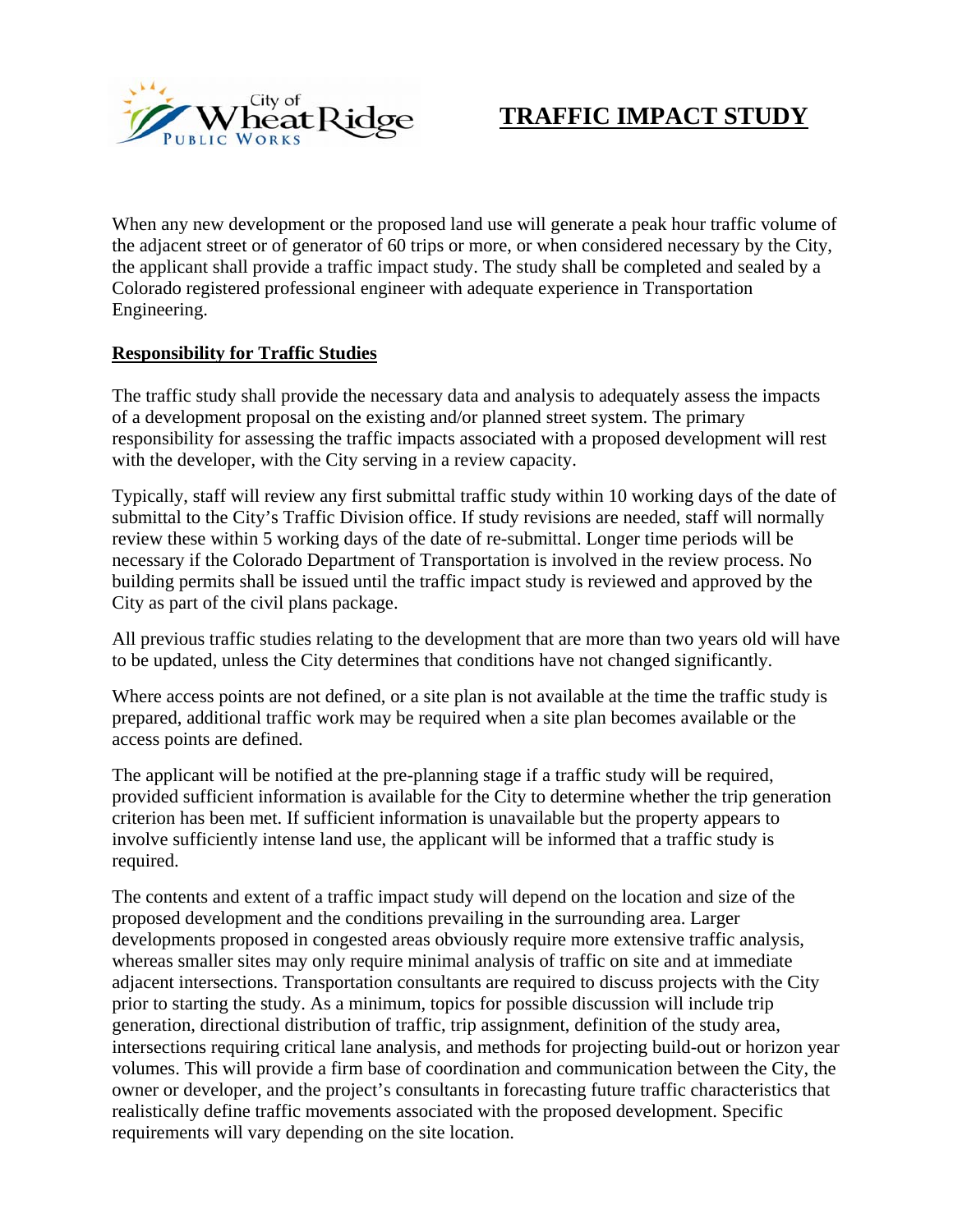### TRAFFIC STUDY FORMAT

In order to provide consistency and to facilitate staff review of traffic studies, the following format shall be followed in the preparation of such studies by transportation consultants. A summary outline is provided (as an attachment). Selected items from the following list may be excluded if not applicable to the situation and exclusion is specifically authorized by the City.

- 1. **Introduction-** The following portion of the report must contain the following:
	- a. **Land Use, Site and Study Area Boundaries-** A brief description of the size of the land parcel, general terrain features, the location within the jurisdiction and the region must be included in this section. In addition, the roadways adjacent to the site must be identified, along with a description of the roadway's characteristics. The exact limits of the study area should be based on engineering judgment, and an understanding of existing traffic conditions surrounding the site. In all instances, however, the study area limits must be mutually agreed upon by the developer, his engineer, and the City. These limits will usually result from initial discussions with staff. A vicinity map that shows the site and the study area boundaries, in relation to the surrounding transportation system, must be included.
	- b. **Existing and Proposed Site Uses-** The existing and proposed uses of the site must be identified in terms of the various zoning categories of the City. In addition, the specific use for which the request is being made must be identified if known, since a number of uses may be permitted under the existing ordinances. It will be the intent of the traffic study to evaluate the reasonable worst-case traffic impacts for the proposed development allowed by the zoning. If several different uses are permitted by the zoning, the highest trip generation uses must be assumed for the study.
	- c. **Existing and Proposed Uses in Vicinity of Site-** A complete description (including a map) of the existing land uses in the study area as well as their current zoning and use must be included. In addition, all vacant land within the study area and its assumed future uses must be identified. This latter item is especially important where large tracts of undeveloped land are in the vicinity of the site, and within the prescribed study area. Generally much of this information can be obtained from the City's Planning and Development Department staff or from the neighboring jurisdiction if the study area extends beyond the Wheat Ridge city boundary.
	- d. **Existing and Proposed Roadways and Intersections-** Within the study area, the applicant must describe and provide volumes for existing roadways and intersections including geometrics and traffic signal control as well as improvements contemplated by government agencies. This would include the nature of the improvement project, its extent, implementation schedule, and the agency or funding source responsible. A map must be provided showing the location of such facilities.
- 2. **Trip Generation and Design Hour Volumes-** A summary table listing each type of land use, the size involved, the average trip generation rates used (total daily traffic and A.M./P.M. peaks of generator or adjacent street traffic), and the resultant total trips generated must be provided. Trip generation must be calculated for the maximum uses allowed under the existing and proposed zoning based on the data contained within the most current edition of Institute of Transportation Engineers (ITE) Trip Generation Manual. In the event data is not available for the proposed land use, the City must approve estimated rates prior to acceptance. The calculation of design hour volumes used to determine study area impacts must be based on:
	- a. Peak hour trip generation rates as published in the most current edition of ITE Trip Generation Manual.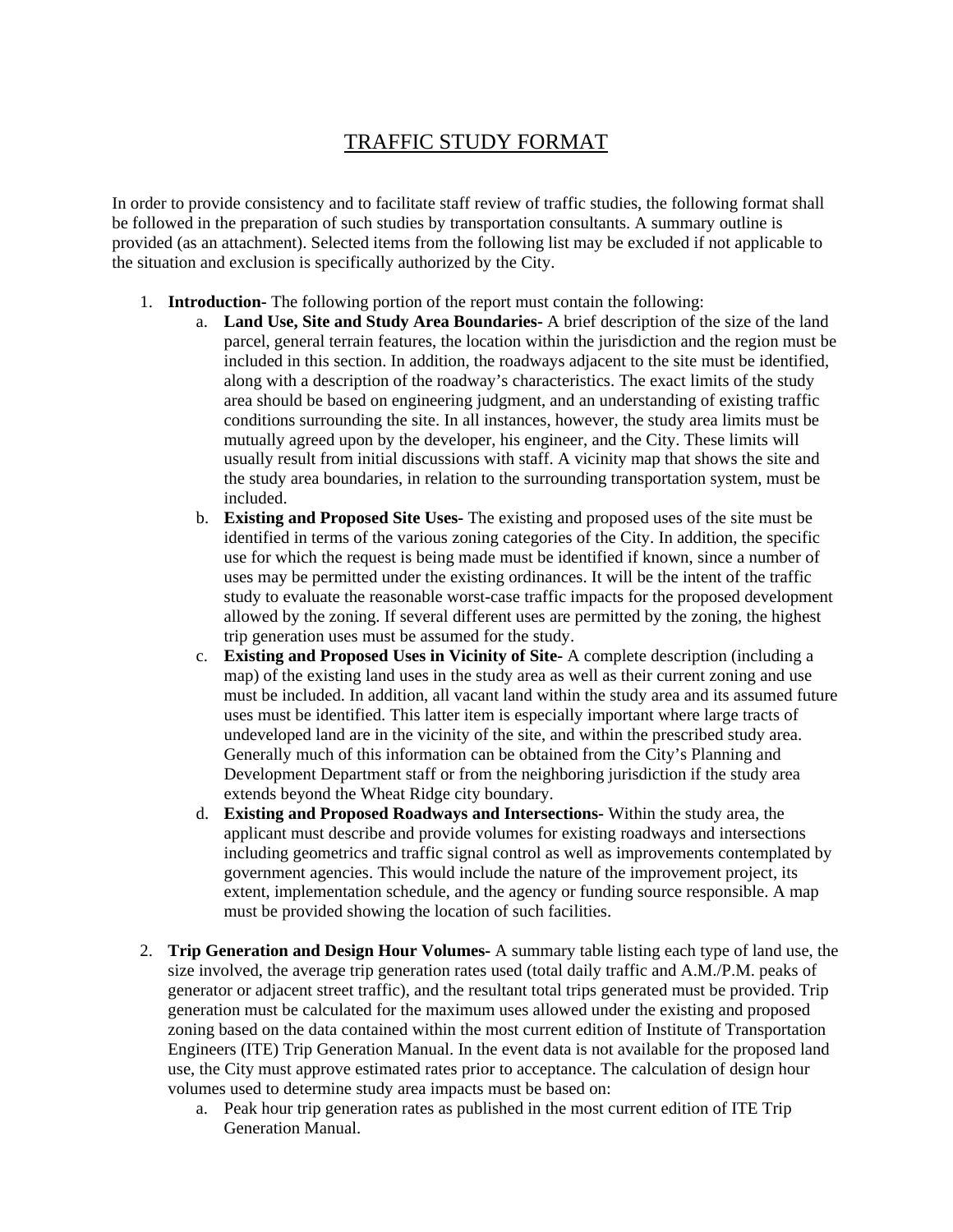- b. Traffic volume counts for similar existing uses, if no published rates are available.
- c. Additional sources from other jurisdictions if acceptable to the City.
- 3. **Trip Distribution-** The estimates of percentage distribution of trips from the proposed development to destinations in the metro region must be clearly stated in the report using the north, south, east, and west compass points. Market studies and/or information concerning origin of trip attractions to the proposed development may be used to support these assumptions where available. A map showing the percentage of site traffic on each street must be provided as part of the traffic study graphic material.
- 4. **Trip Assignment-** The direction of approach of site-generated traffic via the area's street system will be presented in this section. The technical analysis steps, basic methods, and assumptions used in this work must be clearly stated and agreed to by the City. The assumed trip distribution and assignments must represent the most logically traveled routes for drivers accessing the proposed development. These routes can be determined by observation of travel patterns to existing land uses in the study area.
- 5. **Existing and Projected Traffic Volumes-** Graphics must be provided which show the following traffic impacts for private access points, intersections and streets:
	- a. A.M. peak hour site traffic (in and out) including turning movements.
	- b. P.M. peak hour site traffic (in and out) including turning movements.
	- c. A.M. peak hour total traffic including site generated traffic (in and out). These volumes must include through and turning movement volumes for current conditions and a separate set of numbers that also includes 20-year projections or build-out (whichever is specified by the City).
	- d. P.M. peak hour traffic total including site generated traffic (in and out). These volumes must include through and turning movement volumes for current conditions and a separate set of numbers that also includes 20-year projections or build-out (whichever is specified by the City).
	- e. Any other peak hour which may be critical to site traffic and the street system in the study area should be included in the graphics and show the same information as is provided for the A.M./P.M. peak hours.
	- f. Actual counts of existing total daily traffic for the street system in the study area at the time the study is being prepared.
	- g. Projected total daily traffic for the street system in the study area based on traffic from the proposed development and counts of existing daily traffic obtained in item f. The component of the existing daily traffic attributable to the existing uses must be identified and the increase to total daily traffic from the proposed uses.
	- h. Projected total daily traffic for the street system in the study area on traffic from the proposed development, counts of existing daily traffic obtained in item f above, and traffic projections based on build-out of land use within the study area or a 20-year projection (whichever is specified by the City).
- 6. All raw traffic count data (including average daily volumes and peak hour turning movements) and analysis worksheets must be provided in the appendices of the report. Computer techniques, and the associated printouts may be used as part of the report.
- 7. Volume projections for background traffic growth will be provided by the City, or alternatively a method for determining these volumes will be recommended by the City.
- 8. All total daily traffic counts must be actual machine counts and not based on factored peak hour sampling. Latest available machine counts from Colorado Department of Transportation, the City, and other agencies may be acceptable if not more than two years old.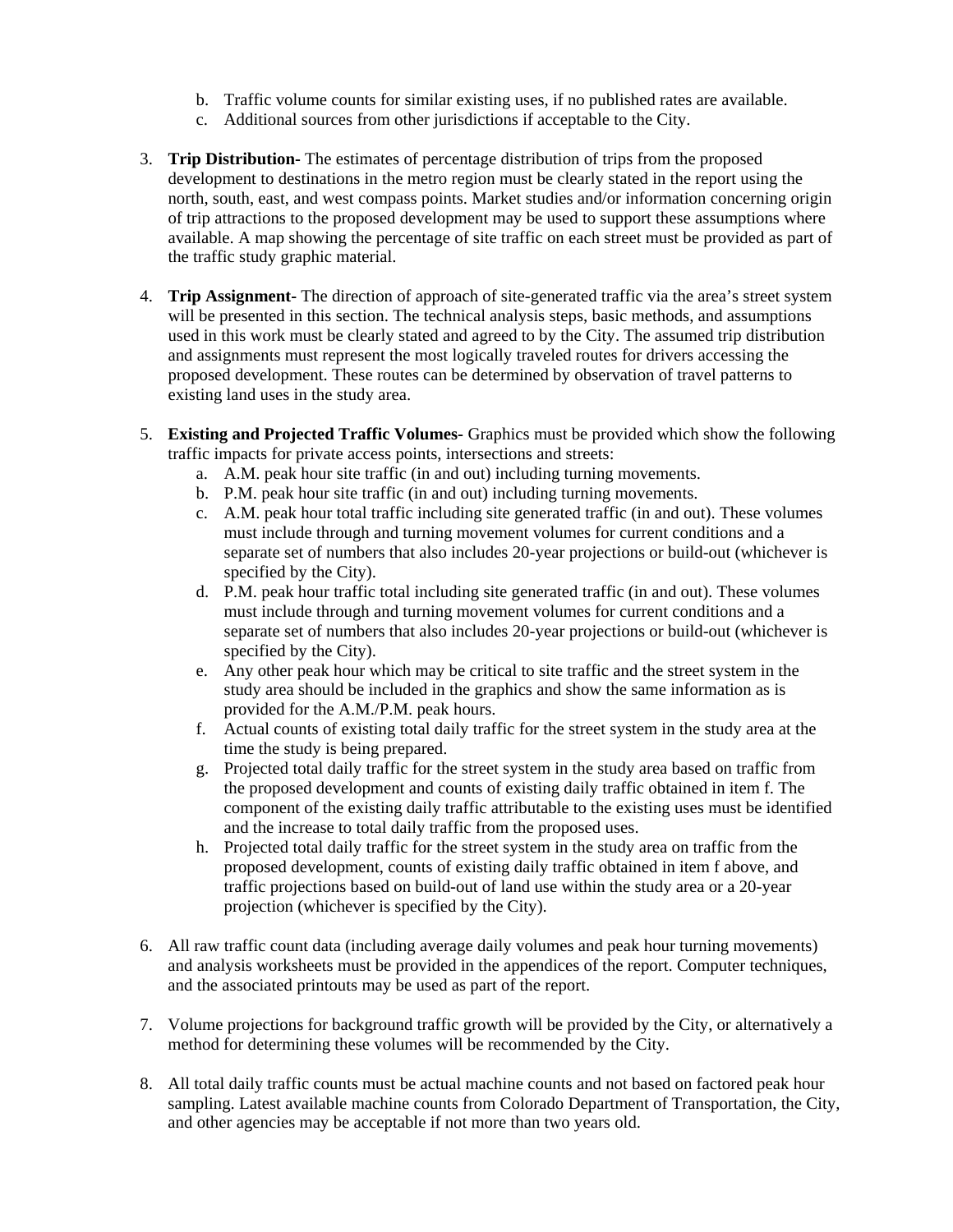#### **Level of Service**

Level of service "C" will be the design objective for all movements and under no circumstances will be less than the level of service "D" be accepted for site and non-site traffic including existing traffic at build-out of the study area. The design year will be approximately 20 years following construction and include volumes generated by build-out of the study area or a 20-year projection in background traffic (whichever is specified by the City). The interpretations of "Level of Service" shall be based on the definition specified in the TRB Highway Capacity Manual Special Report 209.

- 9. **Capacity Analysis-** A capacity analysis will be conducted for all public street intersections impacted by the proposed development and for all private property access points to streets adjacent to the proposed development as specified in the traffic study requirements form and within the limits of the previously defined study area. The A.M., P.M., and any other possible peak period will be tested to determine which peak hours need to be analyzed. Capacity calculations should also include an analysis for  $20<sup>th</sup>$  year projections or study area build-out conditions. The capacity analysis calculations should be based on the analysis techniques contained in the TRB Highway Capacity Manual Special Report 209. All capacity analysis work sheets must be included in the appendices of the report.
- 10. **Traffic Signals-** The need for new traffic signals will be based on warrants contained in the latest edition of Manual on Uniform Traffic Control Devices. In determining the location of a new signal, traffic progression is of paramount importance. Generally a spacing of one-half mile for all signalized intersections should be maintained. This spacing is usually desirable to achieve good speed, capacity, and optimum signal progression. Pedestrian movements must be considered in the evaluation and adequate pedestrian clearance provided in the signal cycle split assumptions.

To provide flexibility for existing conditions and ensure optimum two-way signal progression, an approved traffic engineering analysis must be made to properly locate all proposed accesses that may require signalization. The section of roadway to be analyzed for signal progression will be determined by the City and will include all existing and possible future signalized intersections.

The progression pattern calculations must use a cycle consistent with current signal timing policies of the City. A desirable bandwidth of 50% of the signal cycle must be used where existing conditions allow. Where intersections have no signals presently, but are expected to have signals, typically a 60% mainline, 40% cross street cycle split should be assumed. Cycle split assumptions must relate to the volume assumptions in the capacity analysis of individual intersections, and where computerized progression analysis techniques are used, they must be of the type which utilizes turning movement volume data and pedestrian clearance times in the development of time/space diagrams. The green time allocated to the cross street will be considered no less than the time which is required for a pedestrian to clear the main street using Manual on Uniform Traffic Control Devices standards. Those intersections which would reduce the optimum bandwidth if a traffic signal were installed may be required by the City to remain unsignalized and have turning movements limited by access design or median islands.

- 11. **Traffic Accidents-** Traffic accident data for affected street corridors may be required for the study. The study period will normally be three years. Such locations will be specified by the City. Where this is necessary, estimates of increased or decreased accident potential must be evaluated for the development, particularly if the proposed development might impact existing traffic safety problems in the study area, and safely improvement recommended where necessary.
- 12. **Noise Attenuation-** If a residential development is planned adjacent to a freeway or arterial roadway, the need for noise attenuation measures may be required as part of the impact analysis. It is recommended that the need for noise attenuation measures be determined using the methods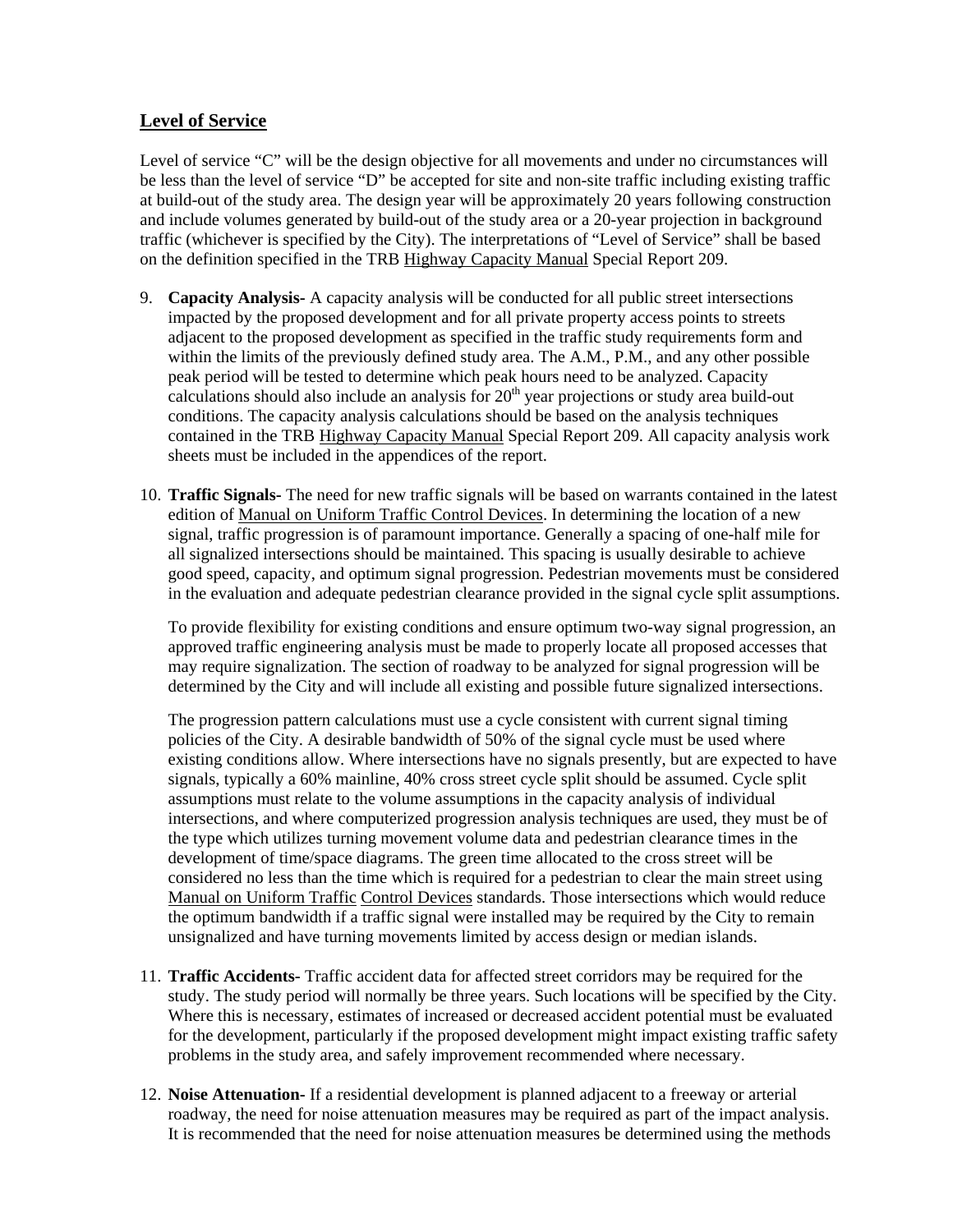outlined in Fundamentals and Abatement of Highway Traffic Noise Textbook, FHWA, September 1980.

- 13. **Conclusions-** This chapter of the report must be a clear, concise description of the study findings. It is anticipated that this conclusion chapter will serve as an executive summary
- 14. **Recommendations-** In the event that analysis indicates unsatisfactory levels of service on the study area roadways, a description of proposed improvements to remedy deficiencies must be included. These proposals would include projects by the City or the Colorado Department of Transportation for which funds have been appropriated and obligated. The assumptions regarding all future roads and laneages in an analysis will require approval from the City. In general, the recommendation section should include:
	- a. **Proposed Recommended Improvements-** This section must describe the location, nature, and extent of proposed improvements to assure sufficient roadway capacity. A sketch of each improvement (similar to Figure 1) should be provided showing the length, width and other pertinent geometric features of the proposed improvements.
	- b. **Volume/Capacity Analysis at Critical Points-** Another iteration of the volume/capacity analysis must be described, which demonstrates the anticipated level of service as a result of making these improvements. This level of service must be "D" or better.
	- c. **Traffic Volume Proportions-** Percentage based on the traffic impact analysis may be required by the City to determine the proportion of traffic using various public improvements (both existing and proposed) from several developments with the study.

#### **Revisions to the Traffic Study**

.

Revisions to the traffic study must be provided as required by the City. The need to require revisions will be based on the completeness of the traffic study, the thoroughness of the impact evaluation and the compatibility of the study with the proposed access and development plan. The revised study or report shall be signed and sealed by the Professional Engineer.